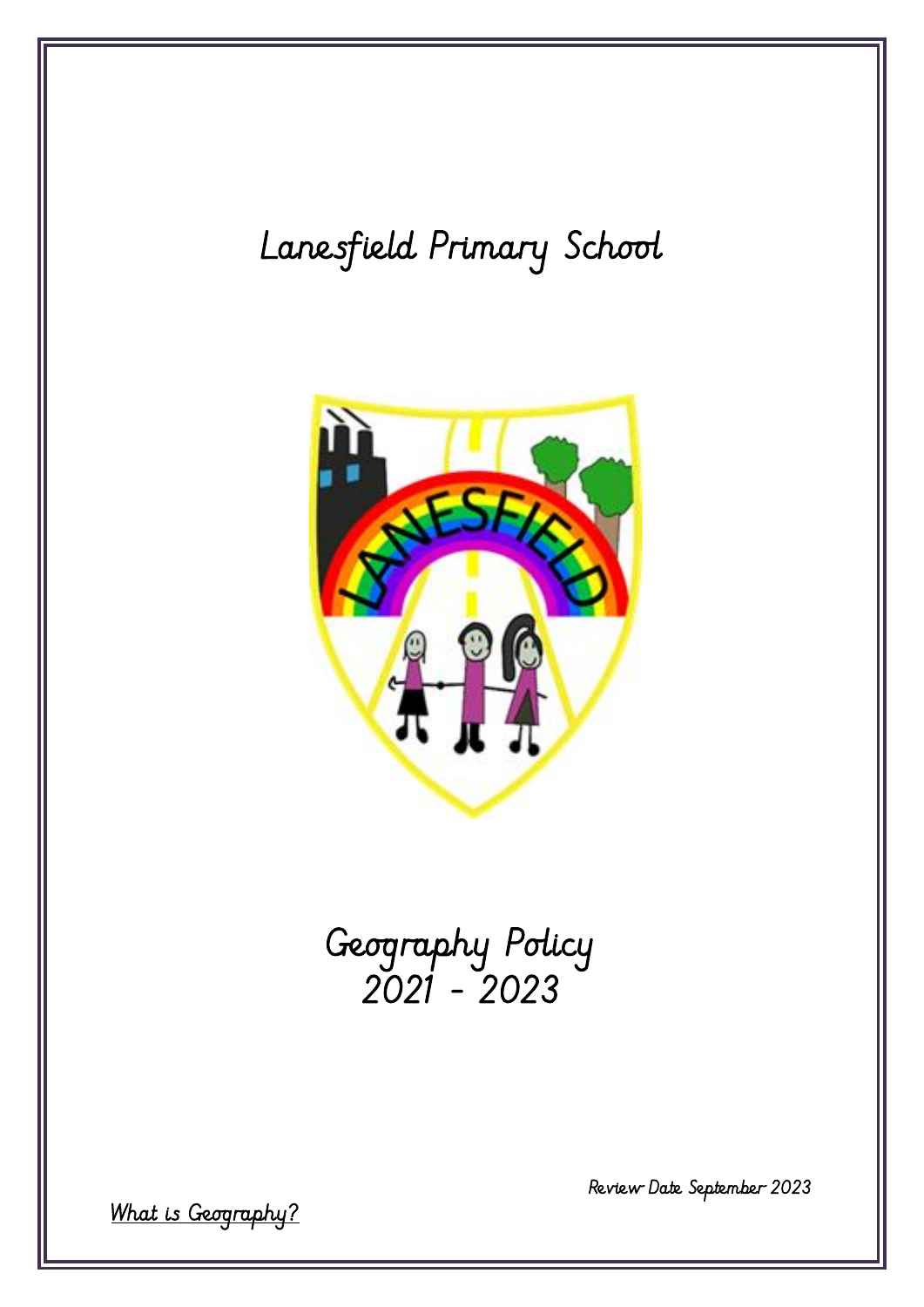Geography is essentially about people and places and the effect they have on each other. It involves geographical experience and awareness and learning geographical skills. It is not simply learning about countries and what the weather is like. Geography encourages pupils to explore the world around them through practical activities using multi-sensory approaches. Real experiences of journeys and different locations are also important components of the learning process and are therefore an important part of the Geography curriculum.

# Geography Aims

A high-quality geography education will inspire in pupils a curiosity and fascination about the world and its people. The aim of teaching Geography at Lanesfield Primary School is:

- ❖ To encourage pupils to express personal likes and dislikes about features of the local area
- ❖ To provide opportunities to learn about the world beyond the local area through both physical and human geography
- ❖ To develop an awareness of what activities take place in school and where they take place
- ❖ To provide opportunities to learn about how land and buildings are used
- ❖ To provide opportunities to learn about how people travel, starting with their own experiences
- ❖ To develop and awareness of the many different activities that are carried out by people in the local area
- ❖ To develop and awareness of different types of weather, climate and the effect it has
- ❖ To develop and awareness of where materials come from to make the things that people use everyday
- ❖ To stimulate interest and curiosity

## POLICY INTO PRACTICE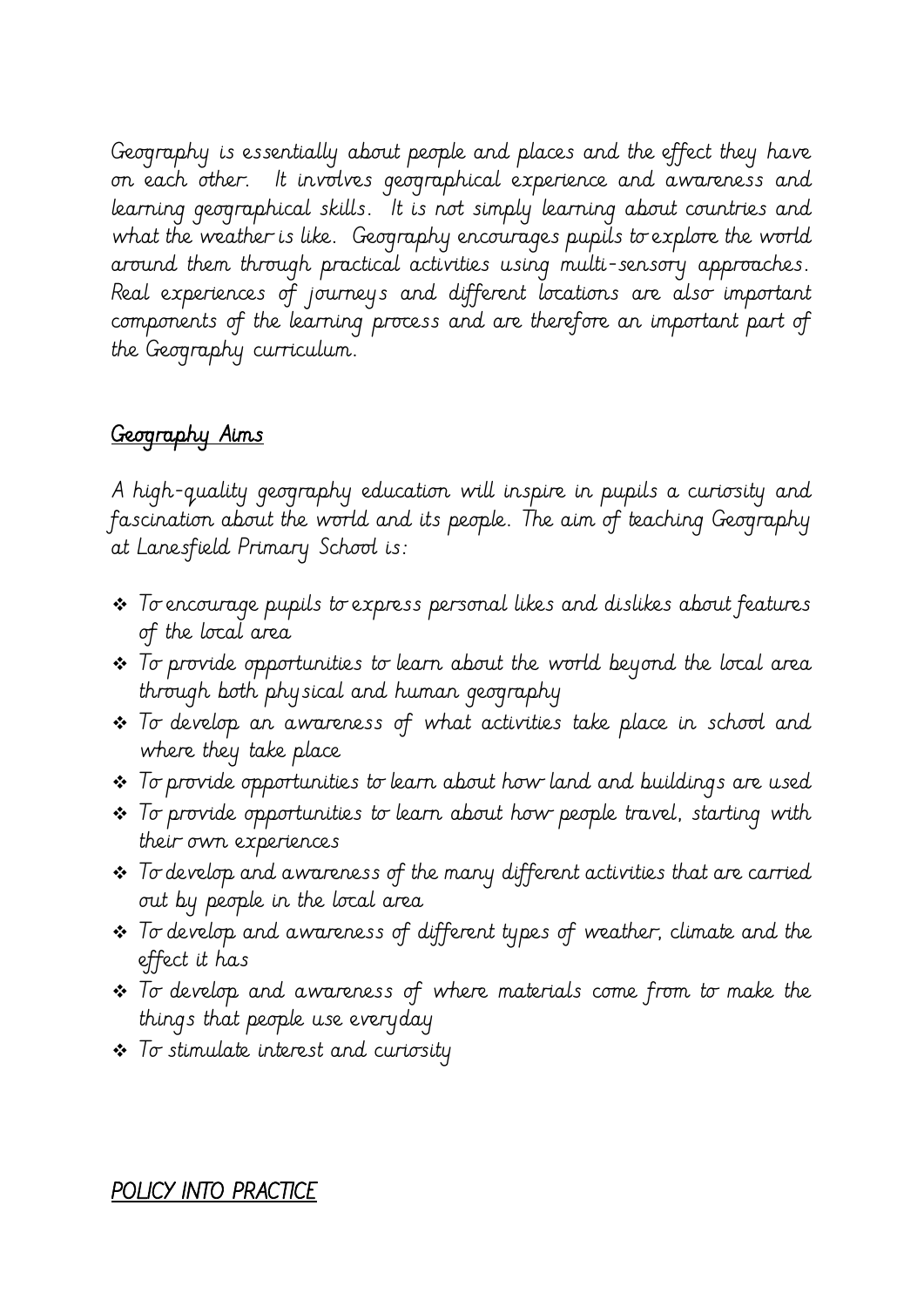Geography starts from the child's immediate environment and the child's own effect on that environment. Through visits into the local community, their egocentric world is extended through first hand experiences, building up their geographical knowledge and skills. As they become able to tackle more abstract ideas they move onto studying places around the word, hot and cold countries, thinking about what it is like to live there, how we can look after our environment and looking in more detail about what our environment is like. In Geography, we encourage children to ask as well as answer questions and offer them the opportunity to use a variety of methods to gain information. This includes maps, data, fieldtrips, photos, pictures, geographical equipment. Wherever possible, the children take part in practical activities to experience 'real' geography.

# LEARNING GEOGRAPHY.

Learning Geography helps pupils develop curiosity in, and an understanding of, themselves other people and places, and the relationship between them.

Studying Geography offers pupils with learning difficulties opportunities to

- ❖ Become aware of, and understand, their personal position in space.
- ❖ Become aware of, and interested in, themselves and their immediate surroundings;
- ❖ Explore local and wider environments.
- ❖ Develop an interest in, and knowledge of, places and people beyond their immediate experience.
- ❖ Experience aspects of other countries and cultures, especially where there are comparisons with their own.

## CURRICULUM PLANNING AND TEACHING

In the Early Years Geography comes under Knowledge and Understanding of the World. At KS1 and KS2 Geography is taught as part of topic week all learning for one week will have a pure Geography focus. This allows for cross curricular teaching and children to be fully emerged into their current topic. Planning is divided up to ensure no topic is re-covered in a different year group and core geographical skills are built up in each topic week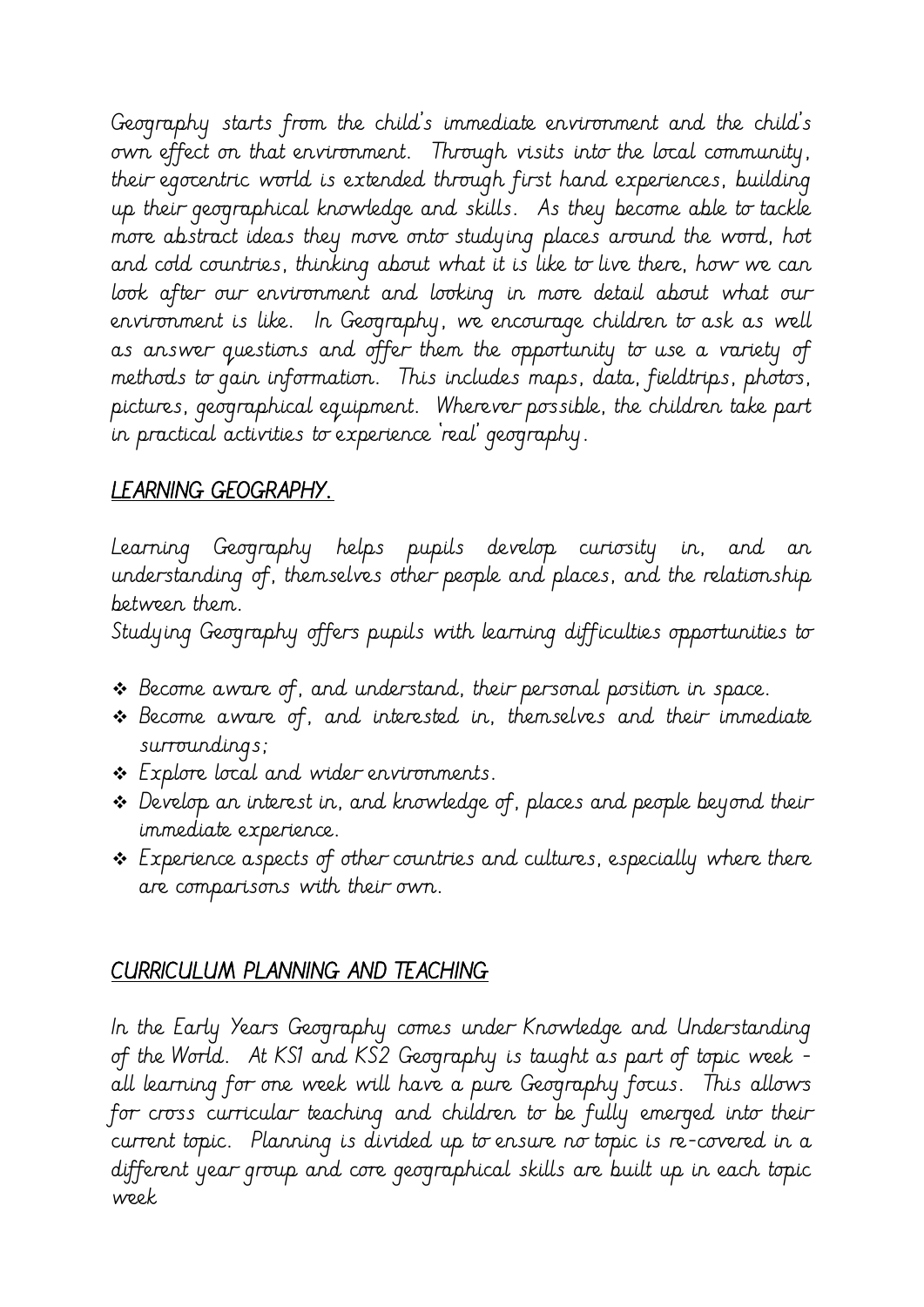# KEY STAGE ONE

## Pupils should be taught:

## Locational Knowledge

- Name and locate the world's seven continents and five oceans
- Name, locate and identify characteristics of the 4 countries and capital cities of the United Kingdom and its surrounding seas
- Understand geographical similarities and differences through studying the human and physical geography of a small area of the United Kingdom, and of a small area in a contrasting non-European country
- Use basic geographical vocabulary to refer to key physical features, including: beach, cliff, coast, forest, hill, mountain, sea, ocean, river, soil, valley, vegetation, season and weather
- Explore key human features, including: city, town, village, factory, farm, house, office, port, harbour and shop
- Identify seasonal and daily weather patterns in the United Kingdom and the location of hot and cold areas of the world in relation to the Equator and the North and South Poles

## Geographical Skills

- Use world maps, atlases and globes to identify the United Kingdom and its countries, as well as the countries, continents and oceans studied at this key stage.
- Use simple compass directions (North, South, East and West) and locational and directional language to describe the location of features and routes on a map
- Use aerial photographs and plan perspectives to recognise landmarks and basic human and physical features; devise a simple map; and use and construct basic symbols in a key.
- Use simple fieldwork and observational skills to study the geography of their school and its grounds and the key human and physical features of its surrounding environment.

# LOWER KEY STAGE TWO

Pupils should be taught:

Locational Knowledge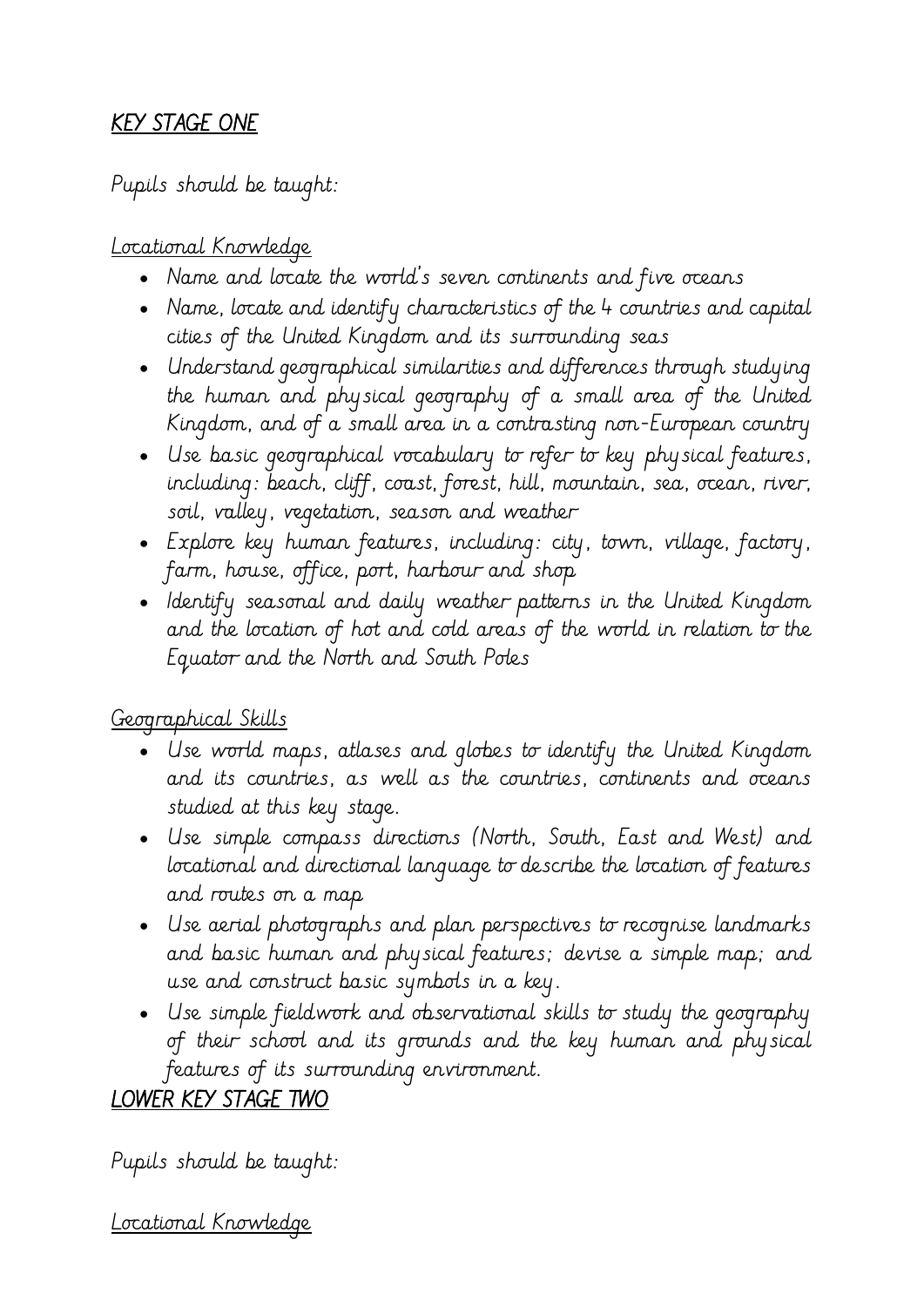- Name and locate counties and cities of the United Kingdom, geographical regions and their identifying human and physical characteristics, key topographical features (including hills, mountains, coasts and rivers), and land-use patterns; and understand how some of these aspects have changed over time
- Describe and understand key aspects of physical geography: water cycle, rivers and mountains
- Locate the world's countries, using maps to focus on Europe (including the location of Russia) and North and South America, concentrating on their environmental regions, key physical and human characteristics, countries, and major cities
- Describe and understand key aspects of physical geography including: climate zones, biomes and vegetation belts.

## Geographical Skills

- Use maps, atlases, globes and digital/computer mapping to locate countries and describe features studied
- Use the 8 points of a compass, 4 and 6-figure grid references, symbols and key (including the use of Ordnance Survey maps) to build their knowledge of the United Kingdom and the wider world
- Use fieldwork to observe, measure, record and present the human and physical features in the local area using a range of methods, including sketch maps, plans and graphs, and digital technologies

# UPPER KEY STAGE TWO

Pupils should be taught:

## Locational Knowledge

- Identify the position and significance of latitude, longitude, Equator, Northern Hemisphere, Southern Hemisphere, the Tropics of Cancer and Capricorn, Arctic and Antarctic Circle, the Prime/Greenwich Meridian and time zones (including day and night)
- Describe and understand key aspects of physical geography: volcanoes and earthquakes
- Describe and understand key aspects of human geography, including: types of settlement and land use, economic activity including trade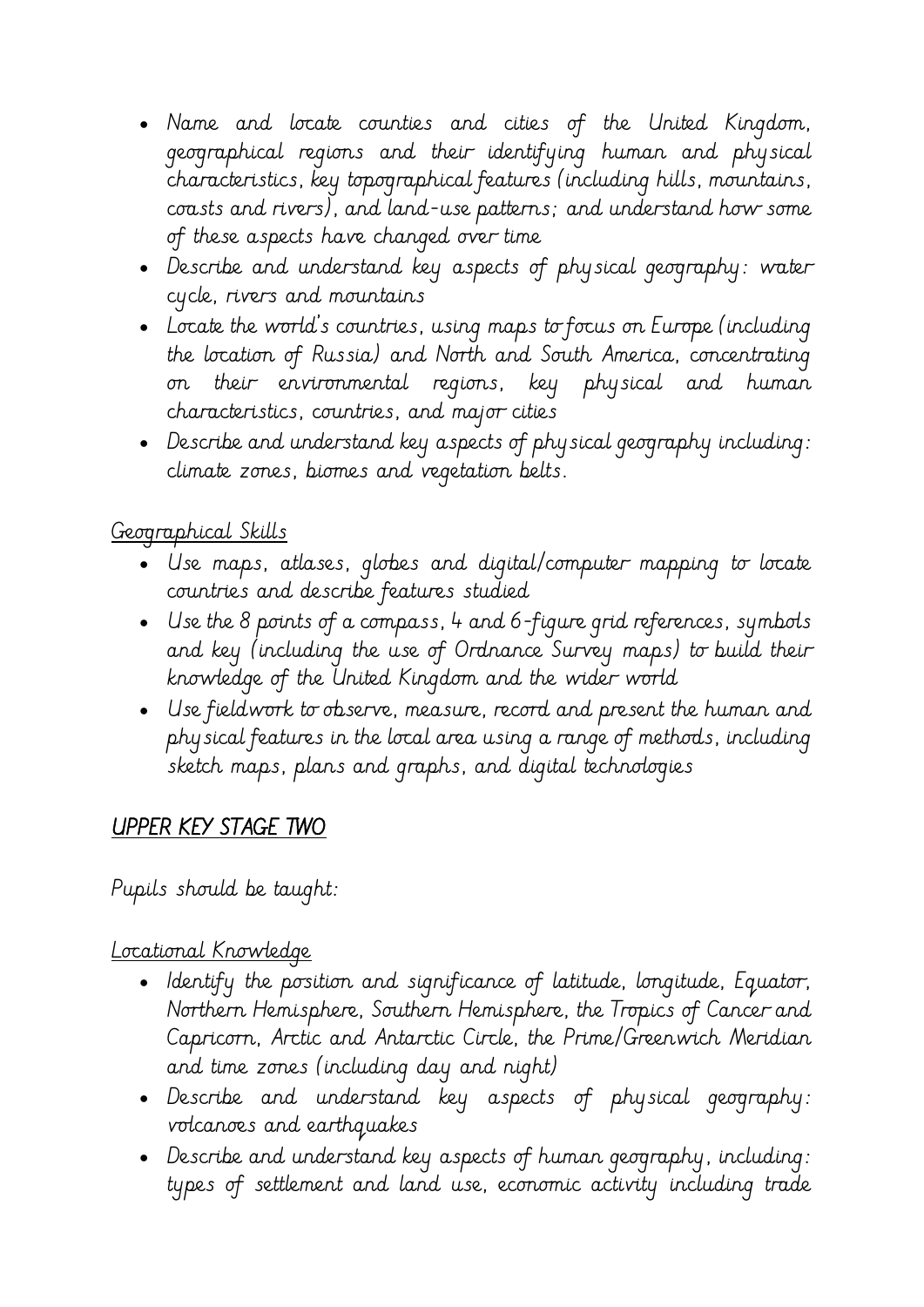links, and the distribution of natural resources including energy, food, minerals and water

• Understand geographical similarities and differences through the study of human and physical geography of a region of the United Kingdom, a region in a European country, and a region in North or South America

# Geographical Skills

- Use maps, atlases, globes and digital/computer mapping to locate countries and describe features studied
- Use fieldwork to observe, measure, record and present the human and physical features in the local area using a range of methods, including sketch maps, plans and graphs, and digital technologies

# ASSESSING AND EVALUATING

The formal assessing and recording of pupil's achievements in Geography is carried out by continual teacher assessment, through pupil observation, assessment and evaluation of work. These are then used to produce the Annual reports and targets. During the planning stage clear learning objectives are set by class teachers.

## STAFFING AND RESOURCES

All staff teach Geography. The Geography Co-ordinator is responsible for supporting the Geography Curriculum throughout the school.

# HEALTH AND SAFETY

Visits and fieldwork are an essential part of the Geography Curriculum helping to develop geographical enquiry and skills. Children learn best when the learning environment is ordered and they feel safe, any visit should be well organised and provide a stimulating and valuable experience. The pupils should prepare well for the visit and, on their return, use the